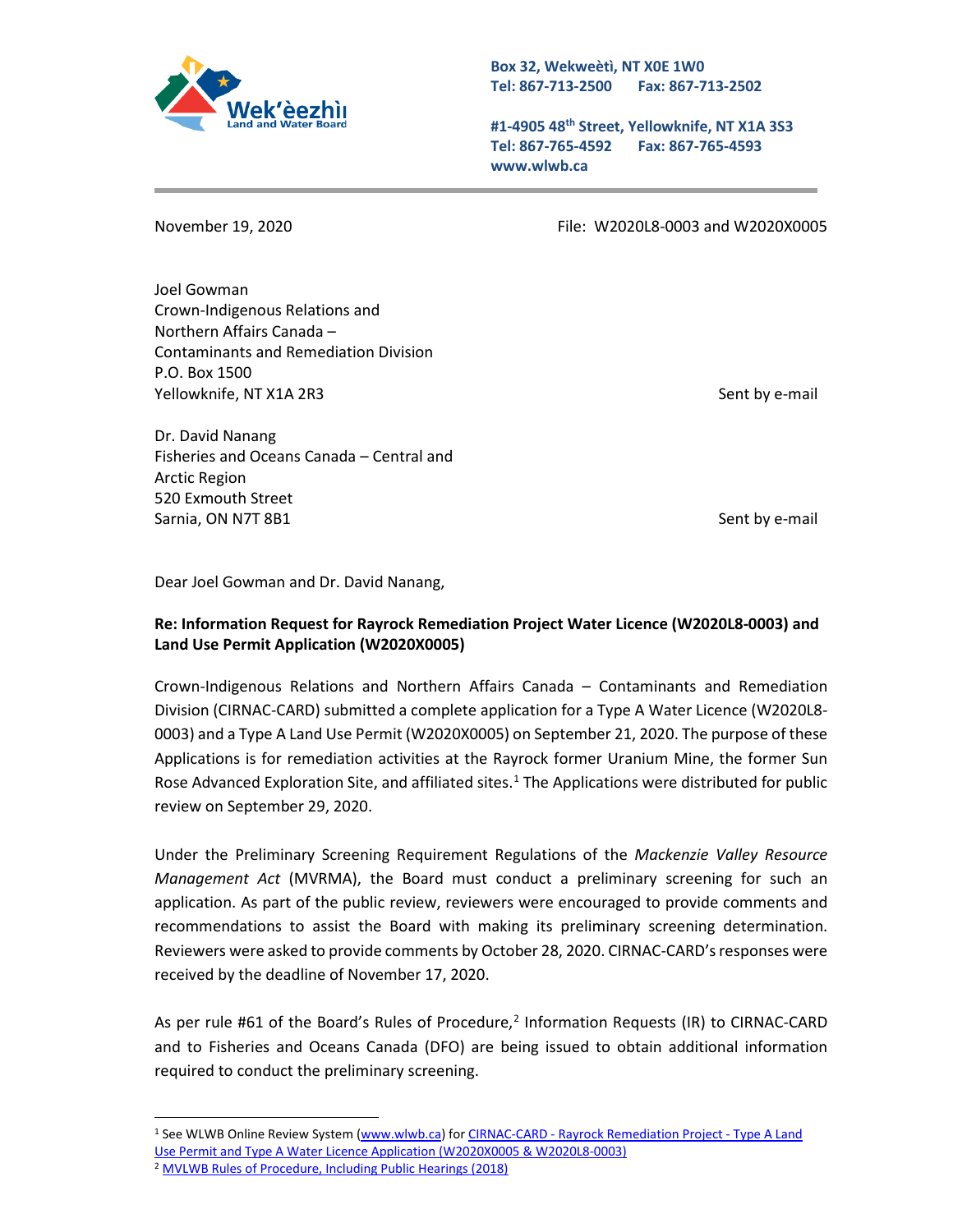## **Information Request to CIRNAC-CARD:**

1. The Remedial Action Plan for the Rayrock Remediation Project includes several references to Human Health and Ecological Risk Assessments (HHERAs) that were completed for the Rayrock and Sun Rose sites to assist with understanding the site-specific environmental risks. As part of the public review of the Applications, the HHERAs were referenced in several comments and proponent responses regarding potential impacts and mitigations of the Project (e.g., Response to Environment and Climate Change Canada comment 10; Tłįchǫ Government comments 24 and 29, and Response to Tłįchǫ Government comment 32).

Please provide the Board with a copy of the relevant HHERAs.

2. DFO comment 1 identifies that if the two proposed treatment systems were running simultaneously, Discharge would be upwards of 3,000m<sup>3</sup>/day to Sherman Lake. The Application evaluates potential impacts of  $1,500m^3$ /day; however, it is unclear whether CIRNAC-CARD has evaluated potential impacts of discharging  $3,000m^3$ /day to Sherman Lake.

Describe the potential impacts and possible mitigations relevant to Discharge volumes of up to 3,000m<sup>3</sup>/day to Sherman Lake.

## **Information Request to DFO:**

1. During the public review of the Applications, DFO identified that additional information was required in order to review potential impacts to fish and fish habitat (i.e., DFO comments 1 and 4). While some of this information was provided in responses by CIRNAC-CARD, it remains unclear if DFO has any remaining concerns regarding potential impacts to fish and fish habit and whether DFO is of the view that these concerns, if any, can be mitigated via the Board's licence and permitting process or DFO's regulatory process.

In response to GNWT-ENR comment 38, CIRNAC-CARD indicated that it will be submitting a Request for Review to DFO. It is the Board's understanding that the Request for Review process is used to assess the potential for harmful alteration, disruption or destruction of fish habitat (HADD) and that as part of DFO's regulatory process, DFO ensures that any potential impacts to fish and fish habitat are avoided, mitigated or appropriately offset.

Please confirm if DFO believes that any potential impacts of the proposed activities will be mitigated as a result of DFO's regulatory process (i.e., Request for Review and Fisheries Authorization processes). If not, please identify the outstanding potential impacts and possible mitigations.

## **Deadline:**

In order to ensure the regulatory process proceeds efficiently, we ask that CIRNAC-CARD and DFO submit the requested information on or before Thursday, November 26, 2020. Responses will be